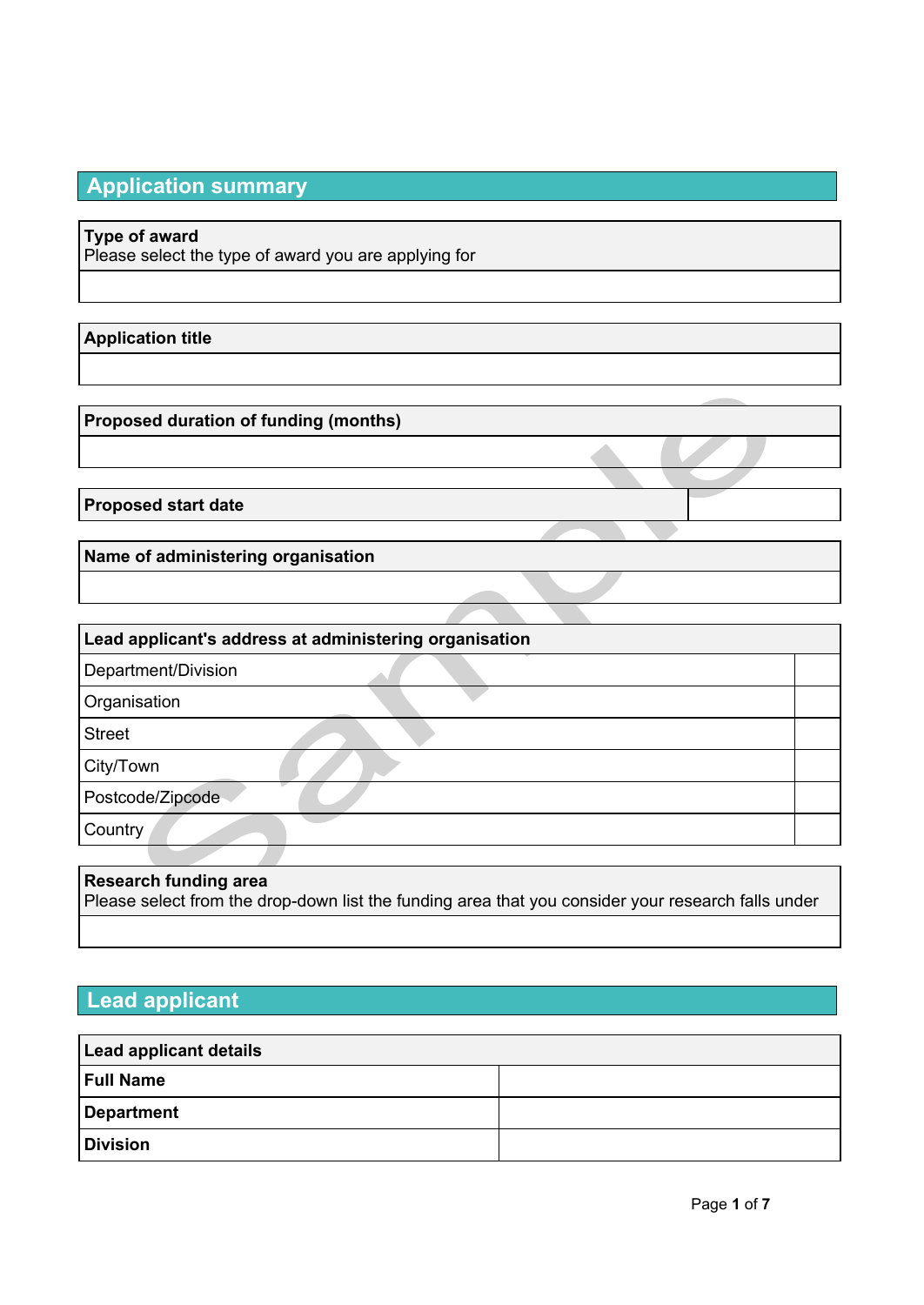| Organisation           |  |
|------------------------|--|
| <b>Address Line 1</b>  |  |
| <sup>∖</sup> City/Town |  |
| <b>Postcode</b>        |  |
| <b>Country</b>         |  |
| <b>Telephone No.</b>   |  |
| <b>Email Address</b>   |  |

| Career history (current/most recent first) |    |                 |                            |  |  |
|--------------------------------------------|----|-----------------|----------------------------|--|--|
| $ $ From                                   | ıο | <b>Position</b> | <i><b>Organisation</b></i> |  |  |
|                                            |    |                 |                            |  |  |

## **Education/training**

|      | - |                      |                |                     |  |  |  |
|------|---|----------------------|----------------|---------------------|--|--|--|
| From |   | <b>Qualification</b> | <b>Subject</b> | <b>Organisation</b> |  |  |  |
|      |   |                      |                |                     |  |  |  |

### **Source(s) of personal salary support**

### **Career contributions**

What are your most important research-related contributions to your field to date? These may include contributions to health policy or practice, or to technology or product discovery and development.

(350 words max.)

#### **Peer-reviewed publications and other research outputs**

List up to 20 of your most significant peer-reviewed publications, preprints, or other scholarly research outputs, e.g. patents. Please ensure that at least five of these are from the last five years. For 10 of these outputs, you may also provide a statement describing their significance (up to 50 words per output).

*Please give citation in full, including title of paper and all authors\*. Citations to preprints should state "Preprint", the repository name and the articles persistent identifier (e.g DOI).*

(\*All authors, unless more than 10, in which case please use 'et al', ensuring that your position as *author remains clear.)*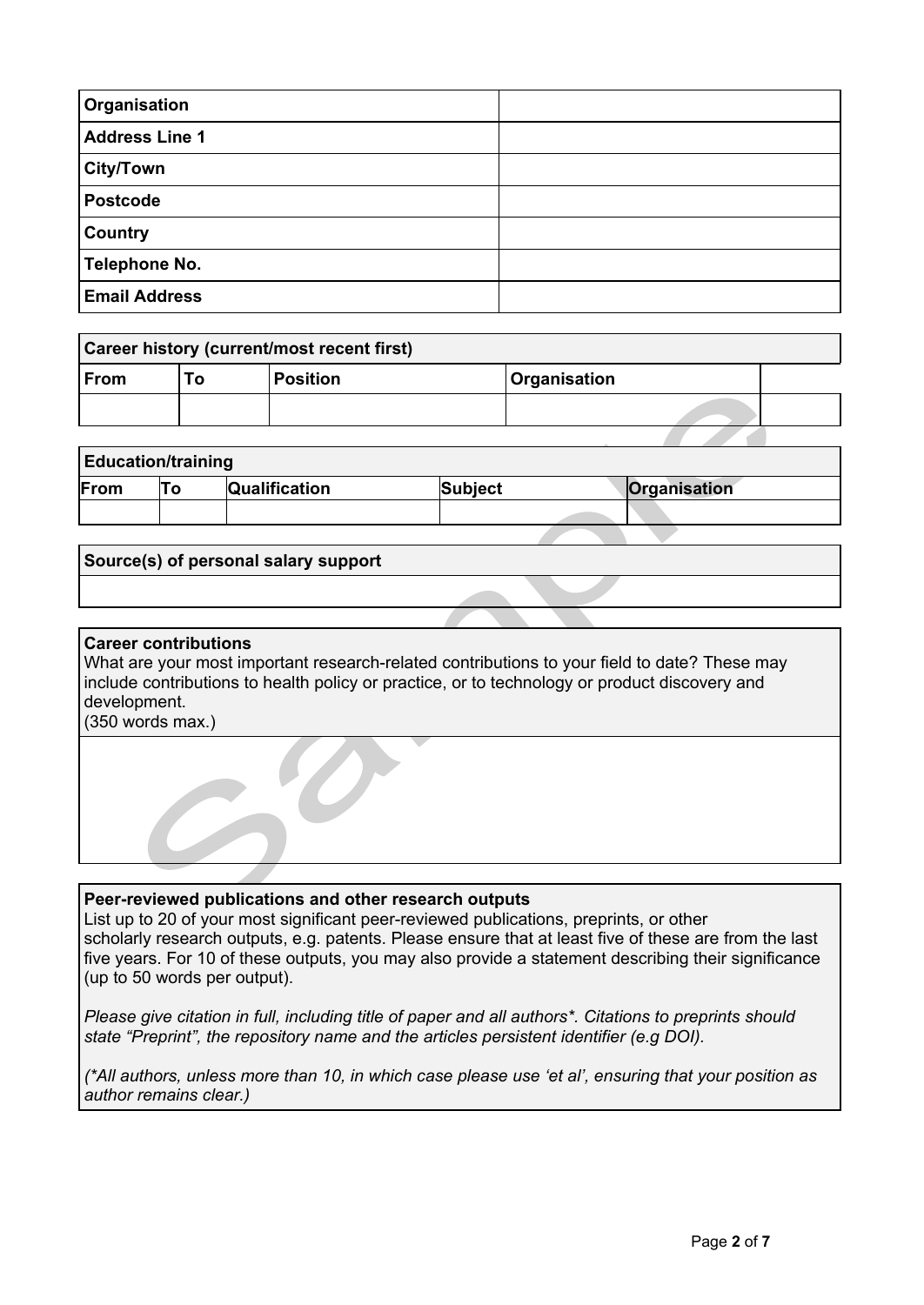Total number of peer-reviewed publications which you have authored/coauthored. Please exclude abstracts and literature reviews.

### **Current and recent research funding (including Wellcome Trust grants)**

Please list all held in the last five years and any key prior grants (list the most recent first). State the name of the awarding body, name(s) of grantholder(s), title of project, amounts awarded, your role in the project, and start and end dates of support. For all active grants, indicate the number of hours per week that are spent on each project.

# **Applicants**

| 1                     |  |
|-----------------------|--|
| <b>Applicant</b>      |  |
| <b>Full Name</b>      |  |
| <b>Department</b>     |  |
| <b>Division</b>       |  |
| Organisation          |  |
| <b>Address Line 1</b> |  |
| <b>City/Town</b>      |  |
| <b>Postcode</b>       |  |
| <b>Country</b>        |  |
| <b>Telephone No.</b>  |  |
| <b>Email Address</b>  |  |

| Career history (current/most recent first) |                                              |  |                      |                |  |                     |
|--------------------------------------------|----------------------------------------------|--|----------------------|----------------|--|---------------------|
| $ $ From                                   | <b>Organisation</b><br><b>Position</b><br>Τo |  |                      |                |  |                     |
| <b>Education/training</b>                  |                                              |  |                      |                |  |                     |
| $ $ From                                   | To                                           |  | <b>Qualification</b> | <b>Subject</b> |  | <b>Organisation</b> |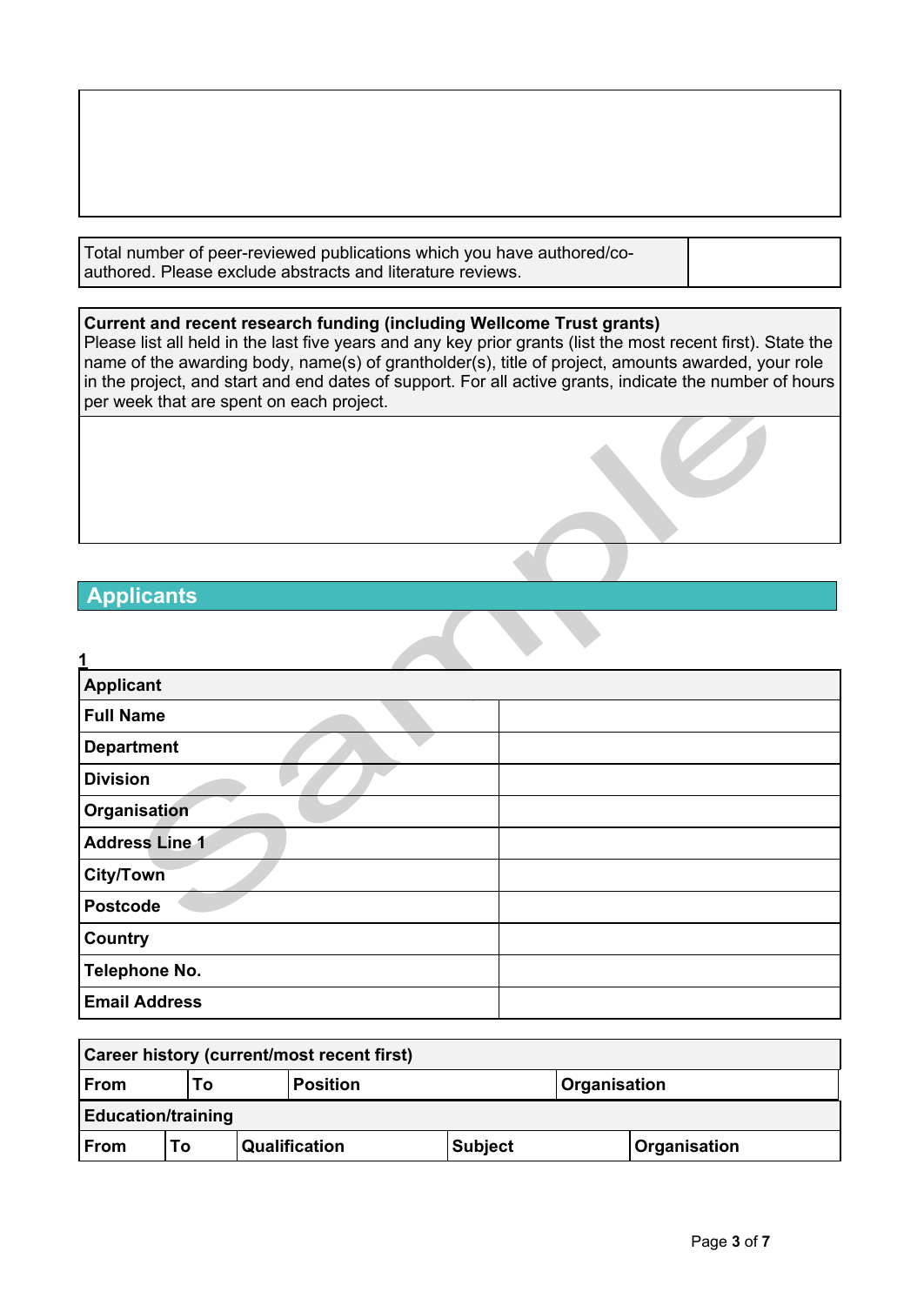### **Source(s) of personal salary support**

#### **Career contributions**

What are your most important research-related contributions to your field to date? These may include contributions to health policy or practice, or to technology or product discovery and development.

(350 words max.)

### **Peer-reviewed publications and other research outputs**

List up to 20 of your most significant peer-reviewed publications, preprints, or other scholarly research outputs, e.g. patents. Please ensure that at least five of these are from the last five years. For 10 of these outputs, you may also provide a statement describing their significance (up to 50 words per output).

*Please give citation in full, including title of paper and all authors\*. Citations to preprints should state "Preprint", the repository name and the articles persistent identifier (e.g DOI).*

(\*All authors, unless more than 10, in which case please use 'et al', ensuring that your position as *author remains clear.)*

Total number of peer-reviewed publications which you have authored/coauthored. Please exclude abstracts and literature reviews.

#### **Current and recent research funding (including Wellcome Trust grants)**

Please list all held in the last five years and any key prior grants (list the most recent first). State the name of the awarding body, name(s) of grantholder(s), title of project, amounts awarded, your role in the project, and start and end dates of support. For all active grants, indicate the number of hours per week that are spent on each project.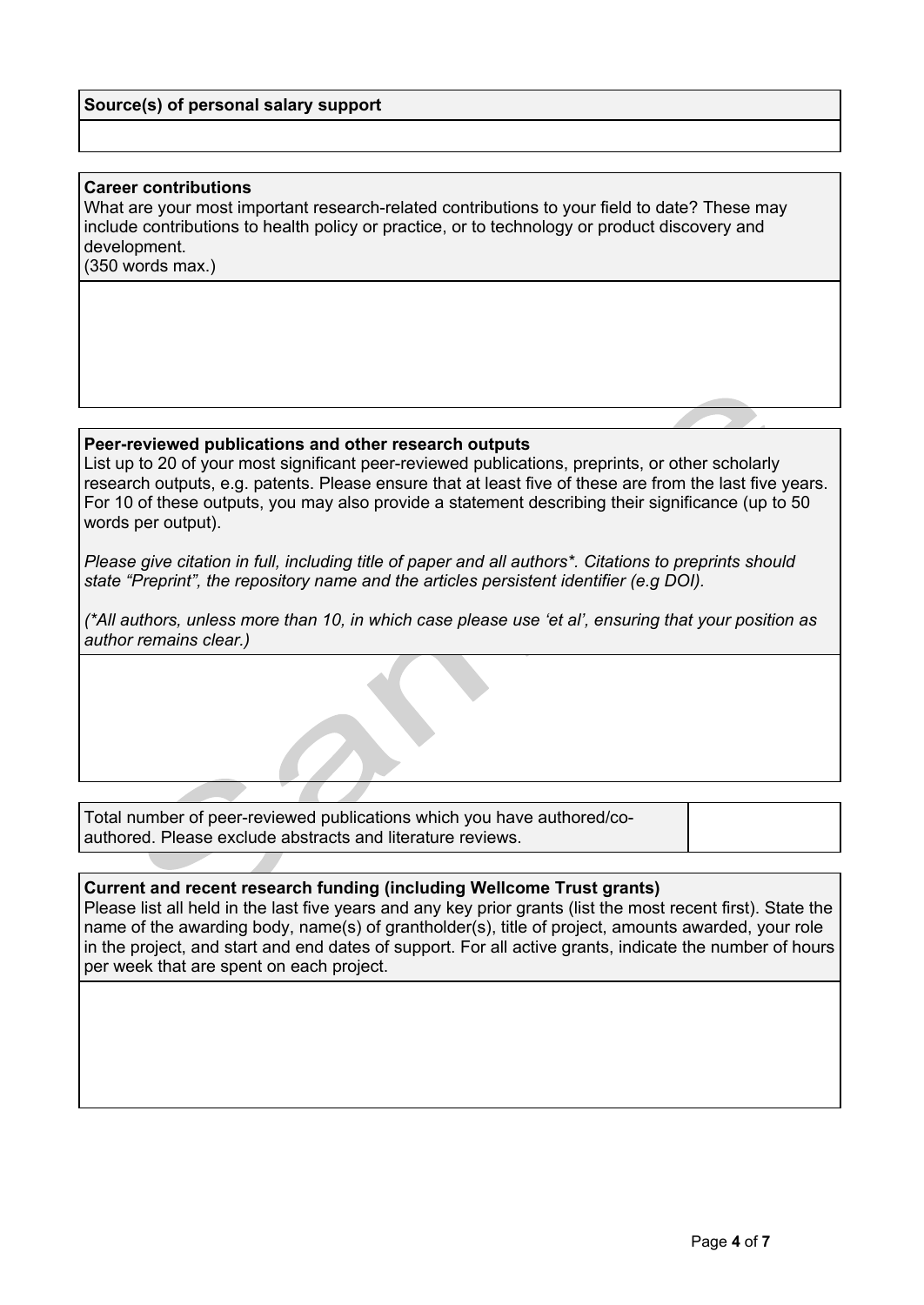# **Details of proposal**

| Summary<br>Summarise the equipment, resource, technology, LPS core support, or LPS enabling<br>structure requested.<br>$(200$ words max.) |  |
|-------------------------------------------------------------------------------------------------------------------------------------------|--|
|                                                                                                                                           |  |

Biomedical Resource, Multi-user Equipment and Technology Development applicants only:

**Outline the community need for the resource/technology/multi-user item of equipment** Please list the names of potential users (including applicants) and indicate how the resource/technology/multi-user equipment will enhance their research. For non-applicants, please also state employing organisation and main sources of funding.\*

\*The Trust anticipates that items of multi-user equipment will be used primarily, but not exclusively, by Trust-funded researchers. Where a significant proportion of users of the equipment are not Trust-funded, we would expect applicants to consider seeking appropriate financial contributions from alternative sources, including other funding bodies. (300 words max.)

#### LPS applicants only:

**Outline the community need and value of the resource**

If applying for core support for an LPS, please describe how it meets the quality criteria. Refer to guidance.

If applying for enabling structures for LPS, please describe how it maximises the value of LPS and/or their data.

(1000 words max.)

### **Unmet need**

Provide details of similar resources/technologies/items of equipment/studies that are available to you (specifically for equipment, available either locally or nationally) and describe the unmet need(s) that this proposal will address. (300 words max.)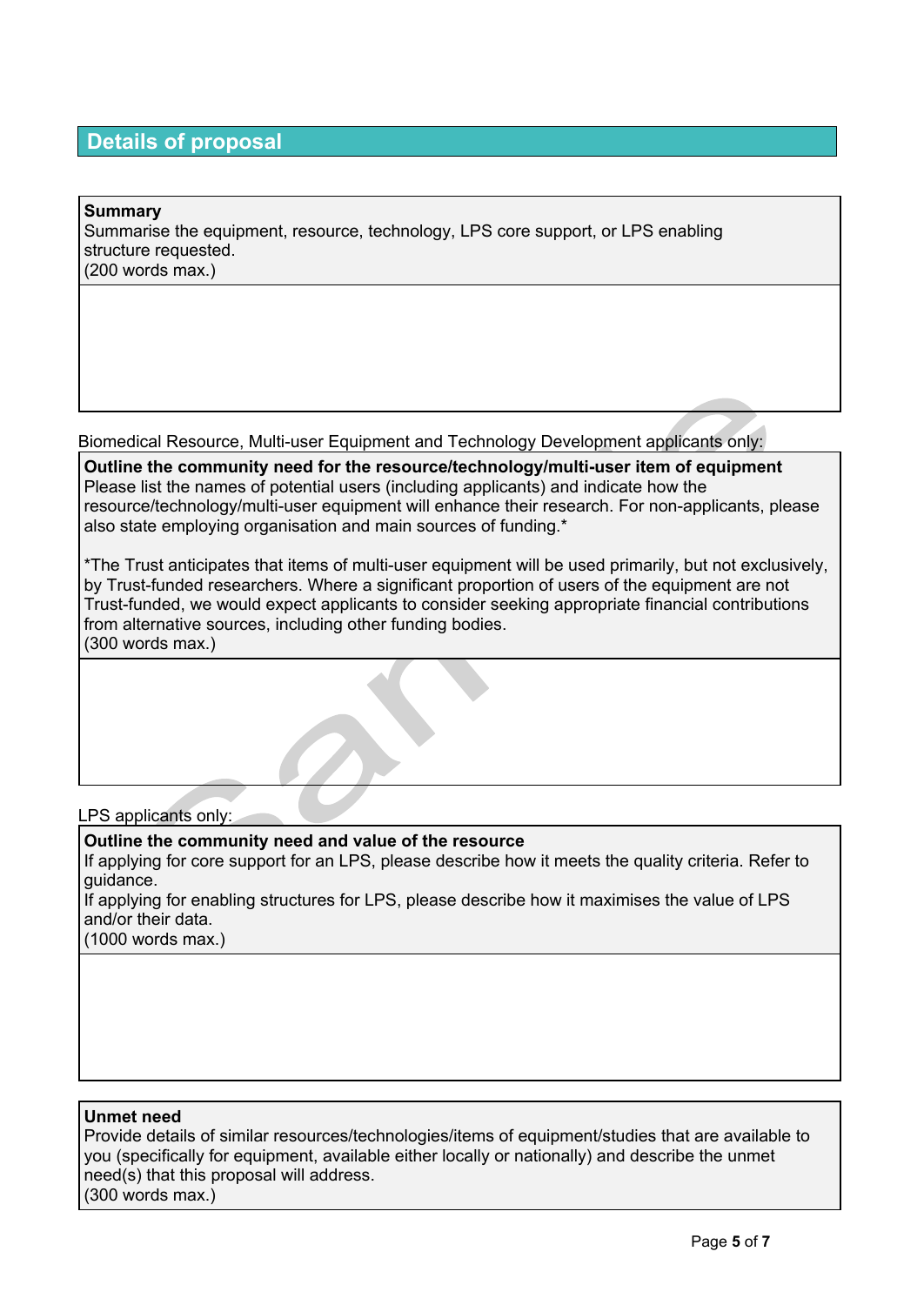### **Management**

Briefly describe how the equipment, resource, technology or LPS will be managed and plans for long term sustainability. (300 words max.)

# **Related applications**

Is this a resubmission of an application submitted to the Trust within the last 24 months?

Please describe how this application differs from the original (200 words max.)

# **Approximate costs**

### **Currency requested**

Please select the currency requested for award

Biomedical Resource, Technology Development and LPS applicants only:

### **Summary of financial support requested**

Please provide an approximate budget for the proposal. The figures provided should reflect the costs being requested from the Trust only, and should not include contributions from other sources.

Salaries

Materials and consumables

Animals

Equipment

Miscellaneous (including travel costs)